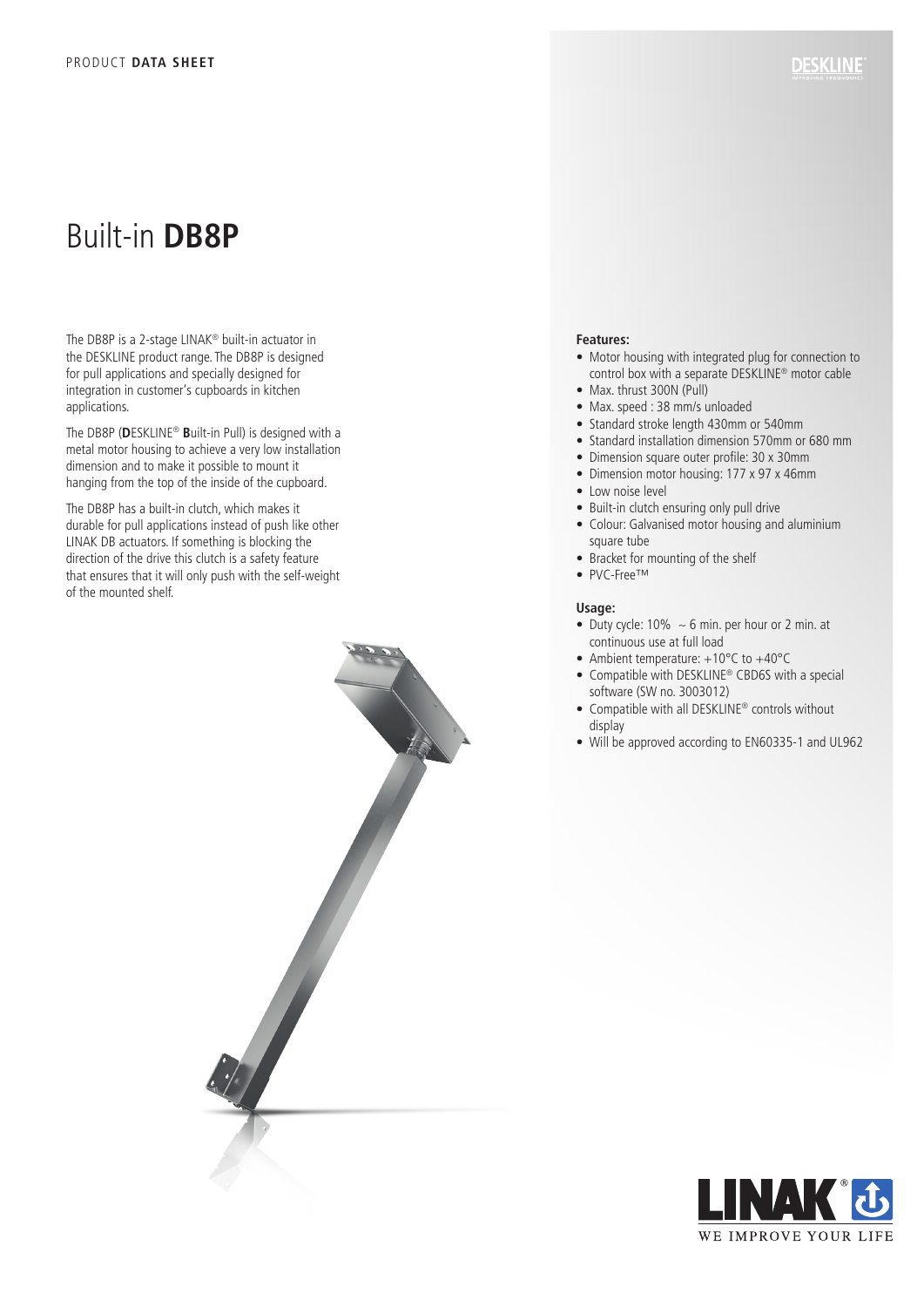| Technical specifications : |  |
|----------------------------|--|
|                            |  |

| Type | Spindle pitch<br>(mm) | <b>Max. Thrust</b><br>[N] | Self-lock<br>[N] | Speed at<br>0 load<br>${\rm [mm/s]}$ | Duty cycle<br>[%] |
|------|-----------------------|---------------------------|------------------|--------------------------------------|-------------------|
| DB8P | 36                    | 300                       | 300              | 38                                   | 10                |

## **Dimensions:**





The end-stop system in the DB8P is based on a buffer system meaning that you must be aware of the lengths when initialising. The products must be able to drive:

Inward direction: built-in dimension - tolerances – 5 mm Outwards direction: built-in dimension  $+$  stroke length  $+$  tolerances  $+$  5 mm



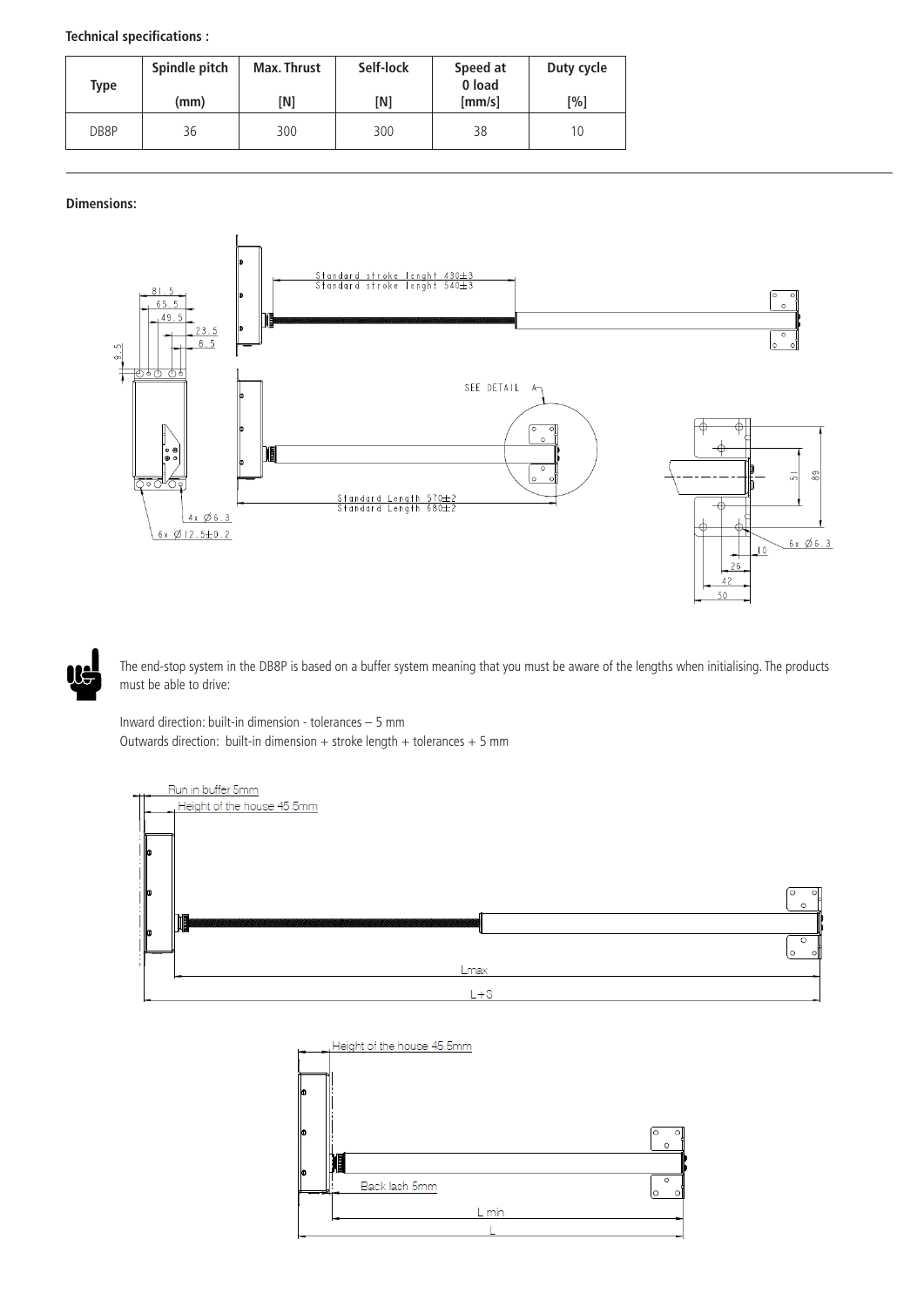



All cables for creating a fully connected DESKLINE system must be ordered separately. We offer a range of different versions and lengths. Please contact your local LINAK regarding information as ordering number, colour and length of the cables.